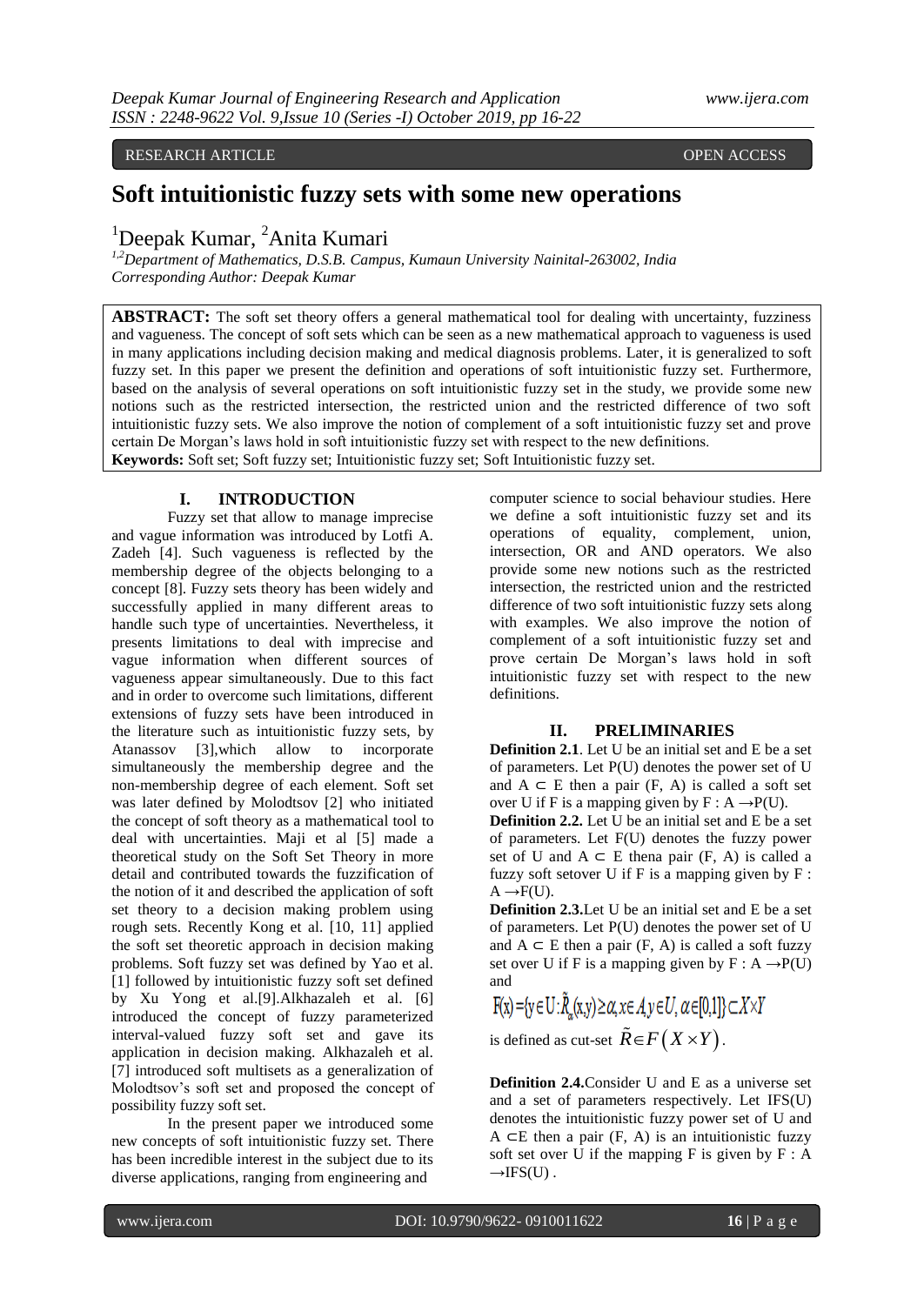We recall these definitions in order to use them to introduce the concept of soft intuitionistic fuzzy set and to define some operations on soft intuitionistic fuzzy set namely equality, null, complement, union, intersection, AND and ORoperators.

#### **III. SOFT INTUITIONISTIC FUZZY SET 3.1 Relation on Soft Intuitionistic Fuzzy Set**

Let  $\tilde{R}_{\alpha} = (\tilde{R}_{\mu_{\alpha}}, \tilde{R}_{\nu_{\alpha}})$  be an intuitionistic fuzzy subset of  $X \times Y$ , and  $\tilde{R}_{\alpha}$  is defined as intuitionistic fuzzy relationship from *X* to *Y* written as  $X \xrightarrow{\tilde{R}} Y$ . Let  $\tilde{R}(X \times Y)$  denotes the degree of correspondence between X and Y based on the relationship  $\tilde{R}$  and  $F(X \times Y)$  denotes the family of an intuitionistic fuzzy relationship on X to Y.

The set  $\tilde{R}_\alpha = \left\{ (x, y) \in X \times Y : \tilde{R}_{\mu_\alpha}(x, y) \geq \alpha \text{ and } \tilde{R}_{\nu_\alpha}(x, y) \leq \alpha' \right\} \subset X \underset{\beta}{\sim} \begin{cases} 3.6 & \text{Null Soft Intuitio} \\ \infty & \text{set} \\ \in \mathbb{R}^n, \text{Aut.} \end{cases}$ is defined as  $\alpha$  - cut set if  $\tilde{R} \in F(X \times Y)$  for  $\alpha \in [0,1]$ .

#### **3.2 Soft Intuitionistic Fuzzy Set**

Let U be an initial set and E be a set of parameters. Let P(U) denotes the power set of U and  $A \subseteq E$  then a pair (F,A) is called a soft intuitionistic fuzzy set over U if F is a mapping given by F:A  $\rightarrow P(U)$  and multionistic fuzzy set over U if F is a mapping<br>given by F:A  $\rightarrow$ P(U) and unive<br> $F(x) = \{ y \in U : (x, y) \in \tilde{R}_{\alpha}, x \in A, y \in U, \alpha \in [0,1]\}$  $\tilde{R}_{\alpha}$ ,  $x \in A$ ,  $y \in U$ ,  $\alpha$  $F(x) = \{ y \in U : (x, y) \in \tilde{R}_{\alpha}, x \in A, y \in U, \alpha \in [0, \mathcal{H}, C)_{\tilde{R}} \}$ , where  $C = A \cup B$  and  $\forall e \in C$ 

#### **3.3 Subset of Soft Intuitionistic Fuzzy Sets**

In this section we introduce the concept for subset of two soft intuitionistic fuzzy sets.

For two intuitionistic fuzzy sets  $(F, A)_{\tilde{R}}$  and  $(G, B)$ <sub> $\bar{R}$ </sub> over common universe U, we say  $(F, A)_{\tilde{R}}$  is a soft intuitionistic fuzzy subset of

$$
\big(\mathbf{G},B\big)_{\tilde{R}}\,\,\mathrm{if}\,\,
$$

(i) 
$$
A \subset B
$$
 and

(ii)  $\forall \varepsilon \in A, F(\varepsilon)$  is an intuitionistic fuzzy subset of  $G(\varepsilon)$ 

i.e.

 $A \subset B$  iff  $\forall x \in E, \mu_A(x) \leq \mu_B(x)$  and  $v_A(x) \leq v_B(x)$ denoted by  $(F, A) \subset (G, B)$  .

**3.4. Equality of Soft Intuitionistic Fuzzy Sets**

Two soft intuitionistic fuzzy sets  $(F, A)_{\tilde{R}}$  and  $(G, B)_{\tilde{R}}$  over common universe U are said to be soft intuitionistic fuzzy sets equal if  $(F, A)_{\tilde{R}}$  is a soft intuitionistic subset of  $\left(G, B\right)_{\tilde{R}}$  and  $\left(G, B\right)_{\tilde{R}}$ is a soft intuitionistic subset of  $\left(F,A\right)_{\tilde{R}}$  .

**3.5. Complement of Soft Intuitionistic Fuzzy Set** The complement of soft intuitionistic fuzzy set  $(F, A)_{\tilde{R}}$  is denoted by  $(F, A)_{\tilde{R}}^{\ c}$  $(F, A)_{\tilde{R}}^c$  and defined as  $(F, A)_{\tilde{R}}^c = (F^c, \neg A)_{\tilde{R}}$ where  $F^c : \neg A \rightarrow P(U)$  is a mapping,  $F^c(A) =$ intuitionistic fuzzy complement of  $F(\neg e), \forall e \in \neg A$ .

#### **3.6. Null Soft Intuitionistic Fuzzy Set**

 $(\check{F}, A)_{\tilde{R}}$ , a soft intuitionistic fuzzy set over Uis said to be a null soft intuitionistic fuzzy set denoted by  $\phi$ , if  $\forall \varepsilon \in A, F(\varepsilon) = \text{null}$ intuitionistic fuzzy of U (null-set).

#### **3.7. Union of Soft Intuitionistic Fuzzy Set**

The union of two soft intuitionistic fuzzy sets  $(F, A)_{\tilde{R}}$  and  $(G, B)_{\tilde{R}}$  over a common universe U is the soft intuitionistic fuzzy set

$$
H(e) = \begin{cases} F(e) & \text{if } e \in A \setminus B \\ F(e) & \text{if } e \in A \setminus B \\ F(e) \cup G(e) & \text{if } e \in B \setminus A \\ F(e) \cup G(e) & \text{if } e \in A \cap B \end{cases}
$$
  
we write 
$$
(F, A)_{\tilde{R}} \tilde{E}(G, B)_{\tilde{R}} = (H, C)_{\tilde{R}}
$$

#### **3.8. Intersection of Soft Intuitionistic Fuzzy Set**

The intersection of two soft intuitionistic fuzzy sets  $(F, A)_{\tilde{R}}$  and  $(G, B)_{\tilde{R}}$  over a common universe U is the soft intuitionistic fuzzy set  $(H,C)_{\tilde{R}}$  , where  $C = A \cup B$  and  $\forall e \in C$  is defined by<br>  $\begin{cases} F(e) & \text{if } e \in A-B \end{cases}$ 

$$
H(e) = \begin{cases} F(e) & \text{if } e \in A-B \\ G(e) & \text{if } e \in B-A \\ F(e) \cap G(e) & \text{if } e \in A \cap B \end{cases}
$$
  
we write  $(F, A)_{\bar{R}} \cap (G, B)_{\bar{R}} = (H, C)_{\bar{R}}$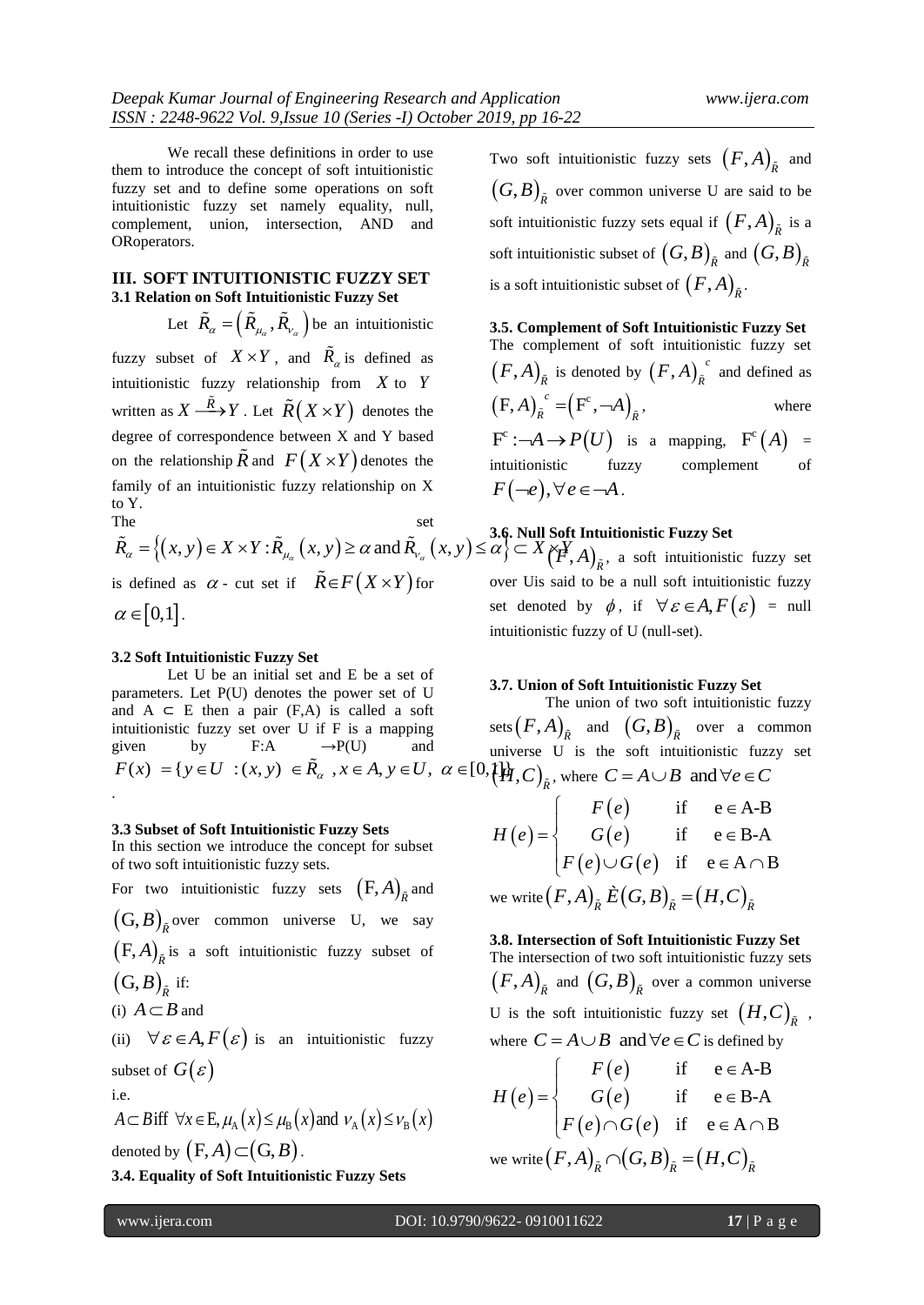#### **3.9. AND Operation on Soft Intuitionistic Fuzzy Set**

If  $(F, A)_{\tilde{R}}$  and  $(G, B)_{\tilde{R}}$  be two soft intuitionistic fuzzy sets then,  $\binom{n}{F,A}_{\tilde{R}}$  *AND* $(G,B)_{\tilde{R}}$  is an soft intuitionistic fuzzy set denoted  $(F, A)_{\tilde{R}} \overline{\wedge} (G, B)_{\tilde{R}}$  is defined by  $(F, A)_{\tilde{R}} \wedge (G, B)_{\tilde{R}} = (H, A \times B)_{\tilde{R}}$ , where

$$
H(\alpha, \beta) = F(\alpha) \cap G(\beta), \forall (\alpha, \beta) \in A \times B
$$

# **3.10. OR Operation on Intuitionistic Fuzzy Soft Set**

If  $(F, A)_{\tilde{R}}$  and  $(G, B)_{\tilde{R}}$  be two soft intuitionistic fuzzy sets then,  $\left( \mathsf{F},A\right) _{\tilde{R}}OR\big( \mathsf{G},B\big) _{\tilde{R}}$  " is an soft intuitionistic fuzzy set denoted by  $(F, A)_{\tilde{\rho}}^{\circ} \vee (G, B)$  $(A)_{\tilde{R}} \vee (G, B)_{\tilde{R}}$ , is defined by  $(F, A)_{\tilde{R}}^{\circ} \vee (G, B)_{\tilde{R}} = (O, A \times B)$  $A)_{\tilde{R}}^{\circ} \vee (G, B)_{\tilde{R}} = (O, A \times B)_{\tilde{R}}^{\circ},$ where  $O(\alpha, \beta) = F(\alpha) \cup G(\beta), \forall (\alpha, \beta) \in A \times B$ .

# **IV. SOME NEW OPERATIONS IN SOFTINTUITIONISTIC FUZZY SET THEORY**

**4.1. Restricted union**

Let  $(F, A)_{\overline{R}}$  and  $(G, B)_{\overline{R}}$  be two soft intuitionistic fuzzy sets over a common universe U such that  $A \cap B \neq \phi$ . The restricted union of  $(F, A)_{\tilde{R}}$  and  $(G, B)_{\tilde{R}}$  is denoted by  $(F, A)_{\tilde{R}} \cup_{\Re} (G, B)_{\tilde{R}}$  and is defined as  $(F, A)_{\tilde{R}} \bigcup_{\Re} (G, B)_{\tilde{R}} = (H, C)_{\tilde{R}}$ where  $C = A \cap B$  and  $c \in C$ ,  $H(c) = F(c) \cup G(c)$ .

#### **Example 1.**

Assume that  $U = \{h_1, h_2, h_3\}$  is a set of houses under consideration and  $E = \{e_1, e_2, e_3, e_4\}$  is the set of parameters where each parameter is an intuitionistic fuzzy word or a sentence involving intuitionistic fuzzy words  $A, B \subset E$  such that  $A = \{$  beautiful( $e_1$ ), comfortable( $e_2$ ), cheap( $e_4$ )}  $A = \{\text{beam}(e_1), \text{common}(\overline{e_2}), \text{green}(e_4)\}$ <br>and  $B = \{\text{beam}(e_1), \text{big}(e_3), \text{clean}(e_4)\}$ . The soft intuitionistic fuzzy sets  $(F, A)_{\overline{R}}$  and  $(G, B)$ <sub> $\tilde{R}$ </sub> describe the "attractiveness of the houses" which Mr. X and Mr. Y are going to buy, respectively.

Let intuitionistic fuzzy relationship for Mr. X is

**35.1 THEORY**  
\n**4.1. Restricted union**  
\n
$$
\tilde{R} = \left\{ \frac{(0.3, 0.4)}{(h_1, e_1)} + \frac{(0.5, 0.3)}{(h_1, e_2)} + \frac{(0.1, 0.4)}{(h_1, e_4)} + \frac{(0.8, 0.0)}{(h_2, e_1)} + \frac{(0.1, 0.5)}{(h_2, e_2)} + \frac{(0.3, 0.6)}{(h_2, e_4)} + \frac{(0.0, 0.4)}{(h_3, e_1)} + \frac{(0.5, 0.5)}{(h_3, e_2)} + \frac{(0.3, 0.4)}{(h_3, e_4)} \right\}
$$
\nThus, we can view the soft intuitionistic fuzzy set  $(F, A)$ , as a collection of intuitionistic fuzzy

Thus, we can view the soft intuitionistic fuzzy set  $(F, A)_{\tilde{R}}$  as a collection of intuitionistic fuzzy approximations (which are under the fuzzy relationship  $\tilde{R}$  ) as below:

$$
\begin{bmatrix}\n(h_1, e_1) & (h_1, e_2) & (h_1, e_4) & (h_2, e_1) & (h_2, e_2) & (h_2, e_4) & (h_3, e_1) & (h_3, e_2) & (h_3, e_4)\n\end{bmatrix}
$$
\nThus, we can view the soft intuitionistic fuzzy set  $(F, A)_{\tilde{R}}$  as a collection of intuitionistic fuzzy approximations (which are under the fuzzy relationship  $\tilde{R}$ ) as below:  
\n
$$
(F, A)_{\tilde{R}} = \begin{cases}\n\text{beautiful house} = \left\{\frac{(0.3, 0.4)}{h_1}, \frac{(0.8, 0.0)}{h_2}, \frac{(0.0, 0.4)}{h_3}\right\}, \text{ comfortable house} = \left\{\frac{(0.5, 0.3)}{h_1}, \frac{(0.1, 0.5)}{h_2}, \frac{(0.5, 0.5)}{h_3}\right\}, \\
\text{cheap house} = \left\{\frac{(0.1, 0.4)}{h_1}, \frac{(0.3, 0.6)}{h_2}, \frac{(0.3, 0.4)}{h_3}\right\}\n\end{cases}
$$

and suppose intuitionistic fuzzy relationship for Mr. Y is

change house = { 
$$
\frac{1}{h_1}
$$
,  $\frac{1}{h_2}$ ,  $\frac{1}{h_3}$  } } }\n

\nand suppose intuitionistic fuzzy relationship for Mr. Y is

\n
$$
\tilde{R} = \left\{ \frac{(0.1, 0.5)}{(h_1, e_1)} + \frac{(0.4, 0.5)}{(h_1, e_3)} + \frac{(0.1, 0.6)}{(h_1, e_4)} + \frac{(0.4, 0.3)}{(h_2, e_1)} + \frac{(0.1, 0.7)}{(h_2, e_3)} + \frac{(0.3, 0.6)}{(h_2, e_4)} + \frac{(0.4, 0.3)}{(h_3, e_1)} + \frac{(0.2, 0.5)}{(h_3, e_3)} + \frac{(0.3, 0.4)}{(h_3, e_4)} \right\}
$$
\nThus, we see view the coefficient of fuzzy approximations (which are

Thus, we can view the soft intuitionistic fuzzy set  $(G, B)_{\hat{R}}$  as a collection of fuzzy approximations (which are under the fuzzy relationship  $\tilde{R}$ ) as below:

$$
\begin{aligned}\n&\left[\begin{array}{cc} (h_1, e_1) & (h_1, e_3) & (h_1, e_4) & (h_2, e_1) & (h_2, e_3) & (h_2, e_4) & (h_3, e_1) & (h_3, e_3) & (h_3, e_4) \end{array}\right] \\
\text{Thus, we can view the soft intuitionistic fuzzy set } \left(G, B\right)_{\bar{R}} \text{ as a collection of fuzzy approximations (which are under the fuzzy relationship } \tilde{R} \text{) as below:} \\
&\left(G, B\right)_{\bar{R}} = \left\{\text{beautiful house} = \left\{\frac{(0.3, 0.4)}{h_1}, \frac{(0.8, 0.0)}{h_2}, \frac{(0.4, 0.3)}{h_3}\right\}, \text{big house} = \left\{\frac{(0.4, 0.5)}{h_1}, \frac{(0.1, 0.7)}{h_2}, \frac{(0.2, 0.5)}{h_3}\right\}, \text{if the same value is } \tilde{R} \text{ is the same value.}\n\end{aligned}
$$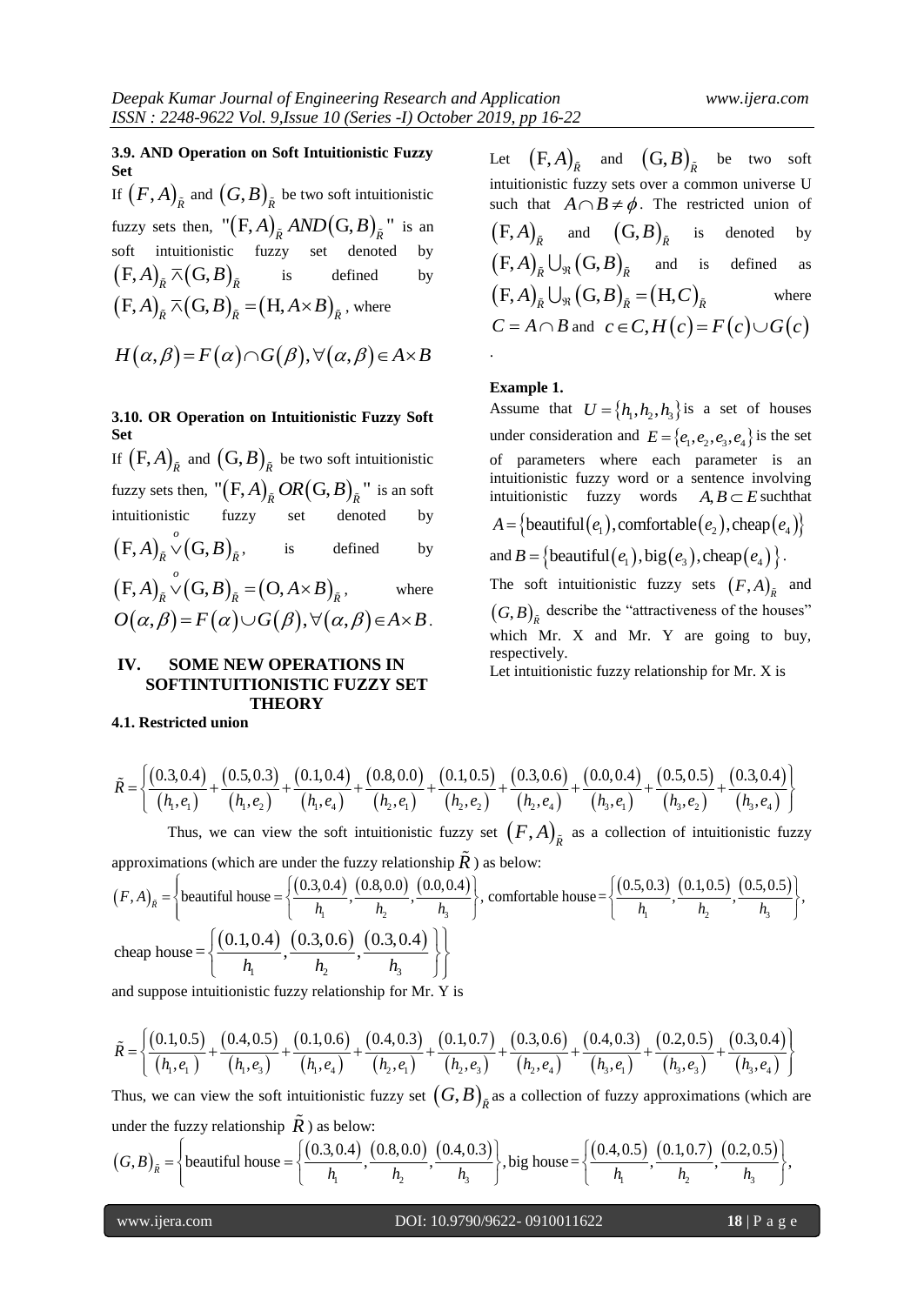155N : 2248-9622 Vol. 9,15sue 10 (Series -1) October 2019, pp 16-22  
\ncheap house=
$$
\left\{\frac{(0.1,0.6)}{h_1}, \frac{(0.5,0.3)}{h_2}, \frac{(0.3,0.4)}{h_3}\right\}
$$
\nTo find the (F,A)<sub>8</sub> (G, B)<sub>8</sub> = (H,C)<sub>8</sub>  
\nWe have  $C = \{\text{beaufif}(e_i), \text{cheq}(e_i)\}, \text{then}$   
\n
$$
H(e_i) = F(e_i) \cup G(e_i)
$$
\n
$$
= \left\{\frac{\max(0.2,0.1), \min(0.8,0.6)}{h_1}, \frac{\max(0.4,0.5), \min(0.5,0.3)}{h_2}, \frac{\max(0.6,0.3), \min(0.2,0.4)}{h_3}\right\}
$$
\n
$$
= \left\{\frac{\max(0.2,0.1), \min(0.8,0.6)}{h_1}, \frac{(0.8,0.0)}{h_2}, \frac{(0.4,0.3)}{h_3}\right\}, \text{and}
$$
\n
$$
H(e_i) = F(e_i) \cup G(e_i)
$$
\n
$$
= \left\{\frac{\max(0.2,0.1), \min(0.8,0.6)}{h_1}, \frac{(0.8,0.6)}{h_2}, \frac{(0.4,0.3)}{h_3}\right\}
$$
\n
$$
= \left\{\frac{(0.2,0.6)}{h_1}, \frac{(0.5,0.3)}{h_2}, \frac{(0.6,0.2)}{h_1}, \frac{(0.8,0.0)}{h_2}, \frac{(0.4,0.3)}{h_3}\right\}, \text{the equation of fuzzy set as a collection of fuzzy approximations (which are under theThus, we can view the soft multiplication\n
$$
(H, C)_k = \left\{\text{beaufif}(\text{h} \text{h} \text{h} \text{as below: } \frac{(0.3,0.4)}{h_1}, \frac{(0.8,0.0)}{h_2}, \frac{(0.4,0.3)}{h_3}\right\}, \text{the equation of the
$$
$$

Thus, we can view the soft intuitionistic fuzzy set as a collection of fuzzy approximations ( which are under the fuzzy relationship  $\tilde{R}$ ) as below:  $\left\{\n\begin{array}{c}\n\lambda_1, \lambda_2, \lambda_3, \lambda_4, \lambda_5, \lambda_6, \lambda_7, \lambda_8, \lambda_9\n\end{array}\n\right\}$ <br>
can view the soft intuitionistic fuzzy set as a collection of fuzzy approximations (which are under the ionship  $\vec{R}$ ) as below:<br>  $\left\{\n\begin{array}{c}\n\lambda_$ 

Thus, we can view the soft intuitionistic fuzzy set as a collection of fuzzy approximations (which are under the fuzzy relationship 
$$
\tilde{R}
$$
) as below:  
\n
$$
(H,C)_{\tilde{R}} = \left\{ \text{beautiful house} = \left\{ \frac{(0.3,0.4)}{h_1}, \frac{(0.8,0.0)}{h_2}, \frac{(0.4,0.3)}{h_3} \right\}, \text{cheap house} = \left\{ \frac{(0.2,0.6)}{h_1}, \frac{(0.5,0.3)}{h_2}, \frac{(0.6,0.2)}{h_3} \right\} \right\}
$$

# **4.2. Restricted intersection**

Let  $(F, A)_{\tilde{R}}$  and  $(G, B)_{\tilde{R}}$  be two soft intuitionistic fuzzy sets over a common universe U such that  $A \cap B \neq \phi$ . The restricted intersection of  $(F, A)_{\tilde{R}}$  and  $(G, B)_{\tilde{R}}$  is denoted by  $(F, A)_{\tilde{R}} \cap_{\Re} (G, B)_{\tilde{R}}$  and is defined as  $(F, A)_{\tilde{R}} \cap_{\Re} (G, B)_{\tilde{R}} = (H, C)_{\tilde{R}}$  where  $C = A \cap B$  and  $c \in C, H(c) = F(c) \cap G(c)$ .

### **Example 2.**

Consider  $(F, A)_{\tilde{R}}$  and  $(G, B)_{\tilde{R}}$  be two soft intuitionistic fuzzy sets over a common universe U as defined in example 1.

example 1.  
\nTo find the 
$$
(F, A)_{\bar{R}} \cap_{\Re} (G, B)_{\bar{R}} = (H, C)_{\bar{R}}
$$
  
\nWe have  $C = \{\text{beautiful}(e_1), \text{cheap}(e_4)\}, \text{ then}$   
\n
$$
H(e_1) = F(e_1) \cap G(e_1)
$$
\n
$$
= \left\{ \frac{\min(0.3, 0.1), \max(0.4, 0.5), \min(0.8, 0.4), \max(0.0, 0.3), \min(0.0, 0.4), \max(0.4, 0.3),}{h_1}\right\}
$$
\n
$$
= \left\{ \frac{(0.1, 0.5), (0.4, 0.3), (0.0, 0.4), (0.0, 0.4),}{h_1} \right\}
$$
\nand\n
$$
H(e_4) = F(e_4) \cap G(e_4)
$$
\n
$$
= \left\{ \frac{\min(0.2, 0.1), \max(0.8, 0.6), \min(0.4, 0.5), \max(0.5, 0.3), \min(0.6, 0.3), \max(0.2, 0.4),}{h_1} \right\}
$$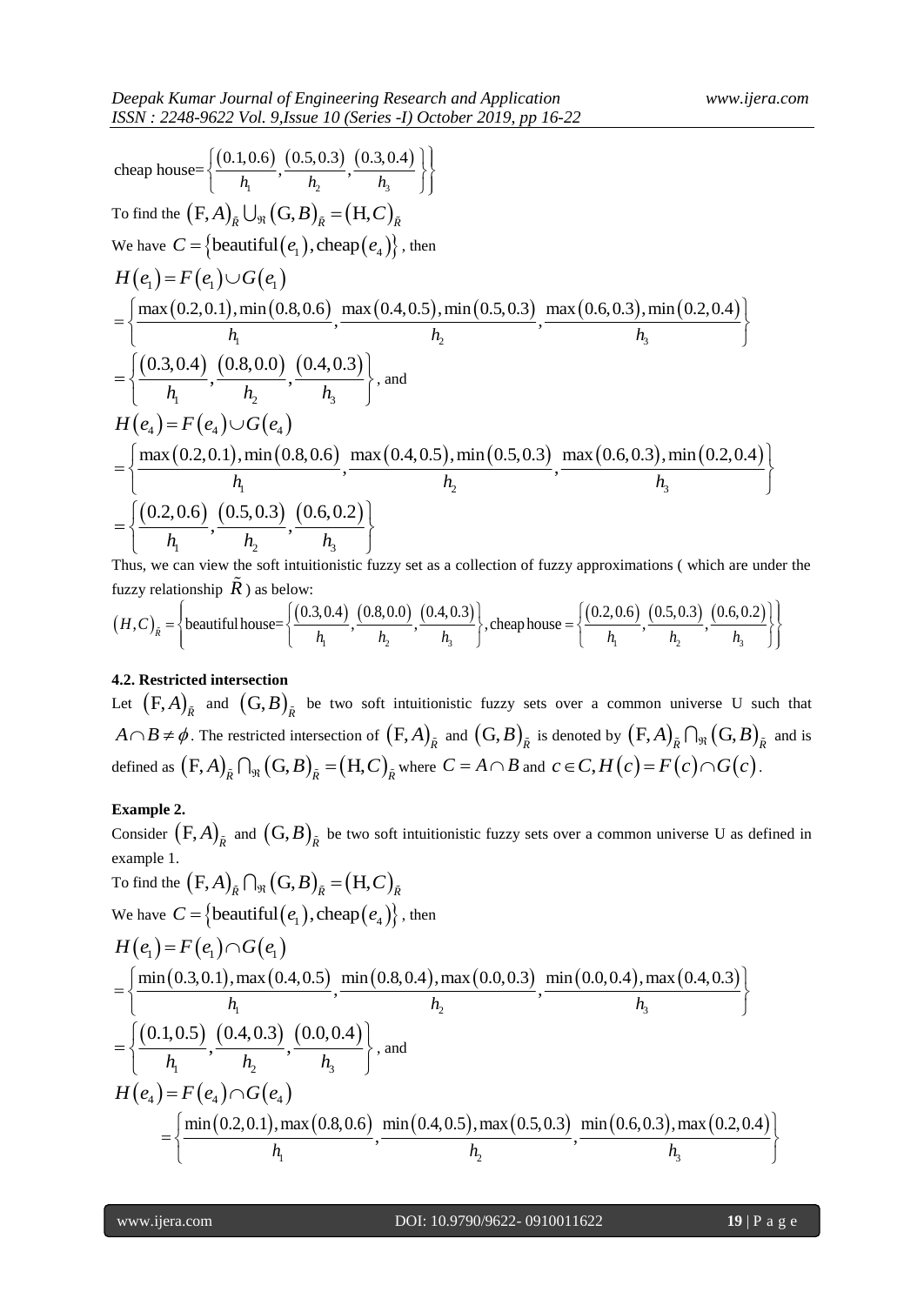$$
= \left\{ \frac{(0.1, 0.8)}{h_1}, \frac{(0.4, 0.5)}{h_2}, \frac{(0.3, 0.4)}{h_3} \right\}
$$

Thus, we can view the soft intuitionistic fuzzy set as a collection of fuzzy approximations (which are under the fuzzy relationship  $\tilde{R}$  ) as below:  $\left\{\n\begin{array}{c}\n\lambda_1, & h_1 \\
\hline\n\end{array}\n\right\}$ <br>
can view the soft intuitionistic fuzzy set as a collection of fuzzy approximations (which are under the ionship  $\tilde{R}$ ) as below:<br>  $\left\{\n\begin{array}{c}\n\lambda_1, & h_1 \\
\hline\n\end{array}\n\right\}$ ,  $\left\{\n$ 

Thus, we can view the soft intuitionistic fuzzy set as a collection of fuzzy approximations (which are under the fuzzy relationship 
$$
\tilde{R}
$$
) as below:  
\n
$$
(H,C)_{\tilde{R}} = \left\{ \text{beautiful house} = \left\{ \frac{(0.1,0.5)}{h_1}, \frac{(0.4,0.3)}{h_2}, \frac{(0.0,0.4)}{h_3} \right\}, \text{ cheap house} = \left\{ \frac{(0.1,0.8)}{h_1}, \frac{(0.4,0.5)}{h_2}, \frac{(0.3,0.4)}{h_3} \right\} \right\}
$$

#### **4.3. Restricted difference**

Let  $(F, A)_{\tilde{R}}$  and  $(G, B)_{\tilde{R}}$  be two soft intuitionistic fuzzy sets over the same universe U such that  $A \cap B \neq \phi$ . The restricted difference of  $\left(\mathrm{F\!A}\right)_{\tilde{R}}$ and  $\left(\mathrm{G},B\right)_{\tilde{R}}$ denoted by  $(F, A)_{\tilde{R}} \Box_{\mathfrak{N}}(G, B)$ , and is defined as  $(F, A)_{\tilde{R}} \Box_{\Re} (G, B)_{\tilde{R}} = (H, C)_{\tilde{R}}$ where  $C = A \cap B$ and for all  $c \in C, H(c) = F(c) - G(c)$ , the difference of the sets  $F(c)$  and  $G(c)$ .

#### **4.4. Relative null soft intuitionistic fuzzy set**

Let U be an initial universe set, E be the universe set of parameters, and  $A \subset E$  then  $(F, A)$ <sub> $\tilde{R}$ </sub> is called a relative null soft intuitionistic fuzzy set (with respect to the parameter set A), denoted by  $\phi_A$ , if  $F(e) = \phi$  for all  $e \in A$ .

#### **4.5. Relative whole soft intuitionistic fuzzy set**

Let U be an initial universe set, E be the universe set of parameters, and  $A \subset E$  then  $(G, A)$ <sub> $\tilde{R}$ </sub> is called a relative whole soft intuitionistic fuzzy set (with respect to the parameter set A), denoted by  $U_A$ , if  $F(e) = U$ for all  $e \in A$ .

The relative whole soft intuitionistic set  $\mathbf{U}_E$  with respect to the universe set of parameters E is called the absolute soft intuitionistic fuzzy set over U.

**EVELONG (DATA)** (DATA) (DATA) (DATA) (DATA) (DATA) (DATA) (DATA) (DATA) (DATA) (DATA) (DATA) (DATA) (DATA) (DATA) (DATA) (DATA) (DATA) (DATA) (DATA) (DATA) (DATA) (DATA) (DATA) (DATA) (DATA) (DATA) (DATA) (DATA) (DATA) The relative complement of a soft intuitionistic fuzzy set  $(F, A)_{\tilde{R}}$  is denoted by  $(F, A)_{\tilde{R}}^r$  $(A)_{\tilde{R}}^r$  and is defined by  $(F, A)_{\tilde{R}}^r = (F^r, A)_{\tilde{R}}^r$ where  $F^r$  :  $A \rightarrow P(U)$  is a mapping defined by  $F^r(\alpha) = U - F(\alpha)$  for all  $\alpha \in A$ . Clearly,  $(F, A)_{\tilde{R}}^r = \bigcup_{E} \Box_{\Re} (F, A)_{\tilde{R}}^r$  and  $((F, A)_{\tilde{R}}^r)^r = (F, A)$  $(A)_{\tilde{R}}^{r}$ <sup>r</sup> $=$  $(F, A)_{\tilde{R}}$ . It is worth noting that in the above definition of complement, the parameter set of the complement  $(F, A)_{\tilde{R}}^{\ \ r}$  $A\big)_{\tilde{R}}^r$  is still the original parameter set A, instead of  $-A$  as given in Definition 3.5. To emphasize this difference, the complement given in the Definition 3.5 will be called neg-complement (or pseudo-complement).

# **V. DE MORGAN'S LAWS IN SOFT INTUITIONISTIC FUZZY SET THEORY**

In this section, we first show that the following De Morgan's type of results hold in soft set theory for the newly definedrelative complement, restricted union and restricted intersection.

**Theorem:** Let  $(F, A)_{\tilde{R}}$  and  $(G, B)_{\tilde{R}}$  be two soft intuitionistic fuzzy sets over the same universe U

such that 
$$
A \cap B \neq \phi
$$
. Then  
\n(i)  $((F, A)_{\tilde{R}} \cup_{\tilde{R}} (G, B)_{\tilde{R}})^r = (F, A)_{\tilde{R}}^r \cap_{\tilde{R}} (G, B)_{\tilde{R}}^r$   
\n(ii)  $((F, A)_{\tilde{R}} \cap_{\tilde{R}} (G, B)_{\tilde{R}})^r = (F, A)_{\tilde{R}}^r \cup_{\tilde{R}} (G, B)_{\tilde{R}}^r$ 

**Proof.**

**4.6. Relative complement**  
\n(i) Let 
$$
(F, A)_{\tilde{R}} \bigcup_{\Re} (G, B)_{\tilde{R}} = (H, C)_{\tilde{R}}
$$
  
\nwhere  $H(c) = F(c) \cup G(c)$  for all  $c \in C = A \cap B \neq \emptyset$   
\nSince  $((F, A)_{\tilde{R}} \bigcup_{\Re} (G, B)_{\tilde{R}})^r = (H, C)_{\tilde{R}}^r$ , by definition  
\n $H^r(c) = U - [F(c) \cup G(c)] = [U - F(c)] \cap [U - G(c)]$  for all  $c \in C$ .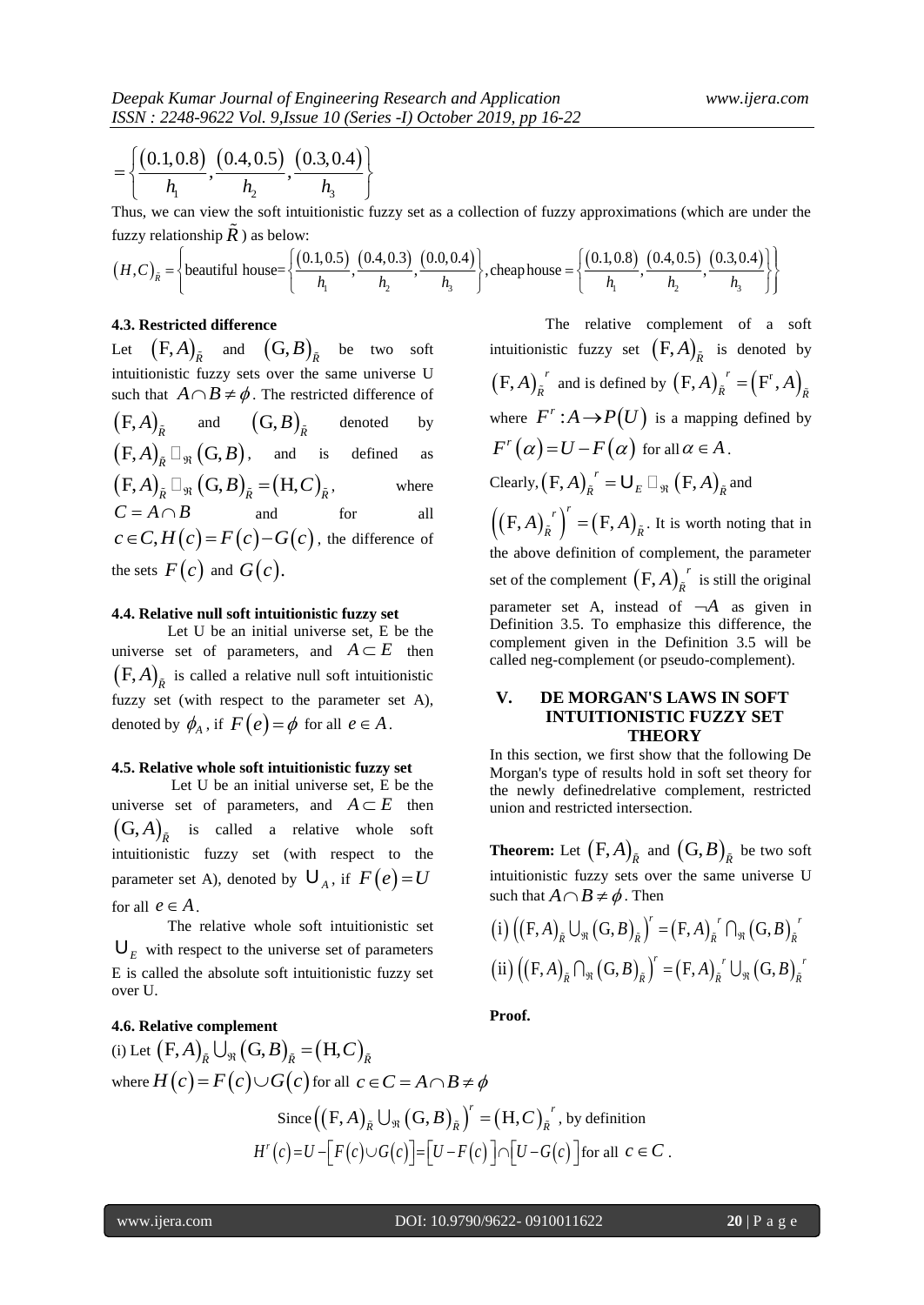$\overline{\text{Now}}(F,A)_{\tilde{R}}^{\ r} \bigcap_{\Re} (G,B)_{\tilde{R}}^{\ r} = (F^r,A)_{\tilde{R}} \bigcap_{\Re} (G^r,B)_{\tilde{R}} = (K,C)_{\tilde{R}} \text{ where } C = A \cap B.$ So by definition, we have So by definition, we keep  $K(c) = F^r(c) \cap G^r(c)$  $= (U - F(c)) \cap (U - G(c))$  $f'(c)$  for all  $c \in C$ .  $H^r(c)$  for all  $c \in C$ .  $H(C)$  for all  $C \in C$ .<br>
Hence  $((F, A)_{\tilde{R}} \cup_{\Re} (G, B)_{\tilde{R}})' = (F, A)_{\tilde{R}}' \cap_{\Re} (G, B)_{\tilde{R}}'$  $P = H^{-}(c)$  for an  $c \in C$ .<br> *A*)<sub> $\bar{R}$ </sub>  $\bigcup_{\Re} (\mathbf{G}, B)_{\bar{R}} \big)^{r} = (\mathbf{F}, A)_{\bar{R}}^{r} \bigcap_{\Re} (\mathbf{G}, B)_{\bar{R}}^{r}$ . (ii) Let  $(F, A)_{\tilde{R}} \cap_{\Re} (G, B)_{\tilde{R}} = (H, C)_{\tilde{R}}$ where  $H(c) = F(c) \cap G(c)$  for all  $c \in C = A \cap B \neq \phi$ Since  $((F, A)_{\overline{R}} \bigcap_{\Re} (G, B)_{\overline{R}})^r = (H, C)_{\overline{R}}^r$ , by definition  $(c) = U - |F(c) \cap G(c)| = |U - F(c)| \cup |U - G(c)|$ Since  $((F, A)_{\tilde{R}} \cap_{\Re} (G, B)_{\tilde{R}})' = (H, C)_{\tilde{R}}'$ , by definition<br>  $H^{r}(c) = U - [F(c) \cap G(c)] = [U - F(c)] \cup [U - G(c)]$  for all  $c \in$ for all  $c \in C$ . Now r r F, G, F , G , K, *r r R R R R R A B A B C* where *C A B* . So by definition, we have So by definition, we keep  $K(c) = F^r(c) \cup G^r(c)$  $= (U - F(c)) \cup (U - G(c))$  $f'(c)$  for all  $H^r(c)$  for all  $c \in C$  $H(C)$  for all  $c \in C$ <br>Hence  $((F, A)_{\tilde{R}} \cap_{\Re} (G, B)_{\tilde{R}})' = (F, A)_{\tilde{R}}' \cup_{\Re} (G, B)_{\tilde{R}}'$  $P = H \, (c) \text{ for all } c \in C$ <br> *A*  $_{R} \bigcap_{\Re} (G, B)_{R} \big)^{r} = (F, A)_{R}^{r} \bigcup_{\Re} (G, B)_{R}^{r}.$ 

#### **VI. CONCLUSION**

In this paper we introduced new concepts of soft intuitionistic fuzzy set. There has been incredible interest in the subject due to its diverse applications, ranging from engineering and computer science to social behaviour studies. In this study we defined a soft intuitionistic fuzzy set and its operations of equality, complement, union, intersection, OR and AND operators. We have given some new notions such as the restricted intersection, the restricted union and the restricted difference of two soft intuitionistic fuzzy sets along with examples. We also improved the notion of complement of a soft intuitionistic fuzzy set and proved certain De Morgan's laws hold in soft intuitionistic fuzzy set with respect to the new definitions.

#### **REFERENCES:**

- [1]. B. Yao, L. Jin-liang and Y. Rui-xia, Fuzzy soft set and soft fuzzy set. Fourth International Conference on Natural Computation, 4 (2008), 252-255.
- [2]. D. Molodtsov, Soft set theory first result. An International Journal of Computers and

mathematics with Applications, 37(1999), 19-31.

- [3]. K.T. Atanassov, Intuitionistic fuzzy set. Fuzzy Sets and Systems, 20 (1986), 87-96.
- [4]. L. A. Zadeh, Fuzzy sets.Information and Control, 8 (1965), 338-353.
- [5]. P.K. Maji, R. Biswas, A.R. Roy, Soft set theory.Comput. Math. Appl., 45 (2003), 555-562.
- [6]. S. Alkhazaleh, A. R. Salleh and N. Hassan, Fuzzy parameterized interval-valued fuzzy soft set. Applied Mathematical Sciences, 67 (2011), 3335-3346.
- [7]. S. Alkhazaleh. A. R. Salleh and N. Hassan, Soft multisets theory. Applied Mathematical Sciences, 72 (2011), 3561-3573.
- [8]. Y. Xu, J. Liu, L. Mart´ınez, and D. Ruan, Some views on information fusion and logic based approaches in decision making under uncertainty. Journal of Universal Computer Science, 16(2010), 3-19,.
- [9]. Y. Xu, Y. Sun and D. Li, Intuitionistic fuzzy soft set. Science & ResearchDepartment Dalian Naval Academy Dalian China, 2010.
- [10]. Z. Kong, L. Gao, L. Wang and S. Li, The normal parameter reduction of soft sets and its algorithm.Comput. Math. Appl., 56 (2008), 3029-3037.